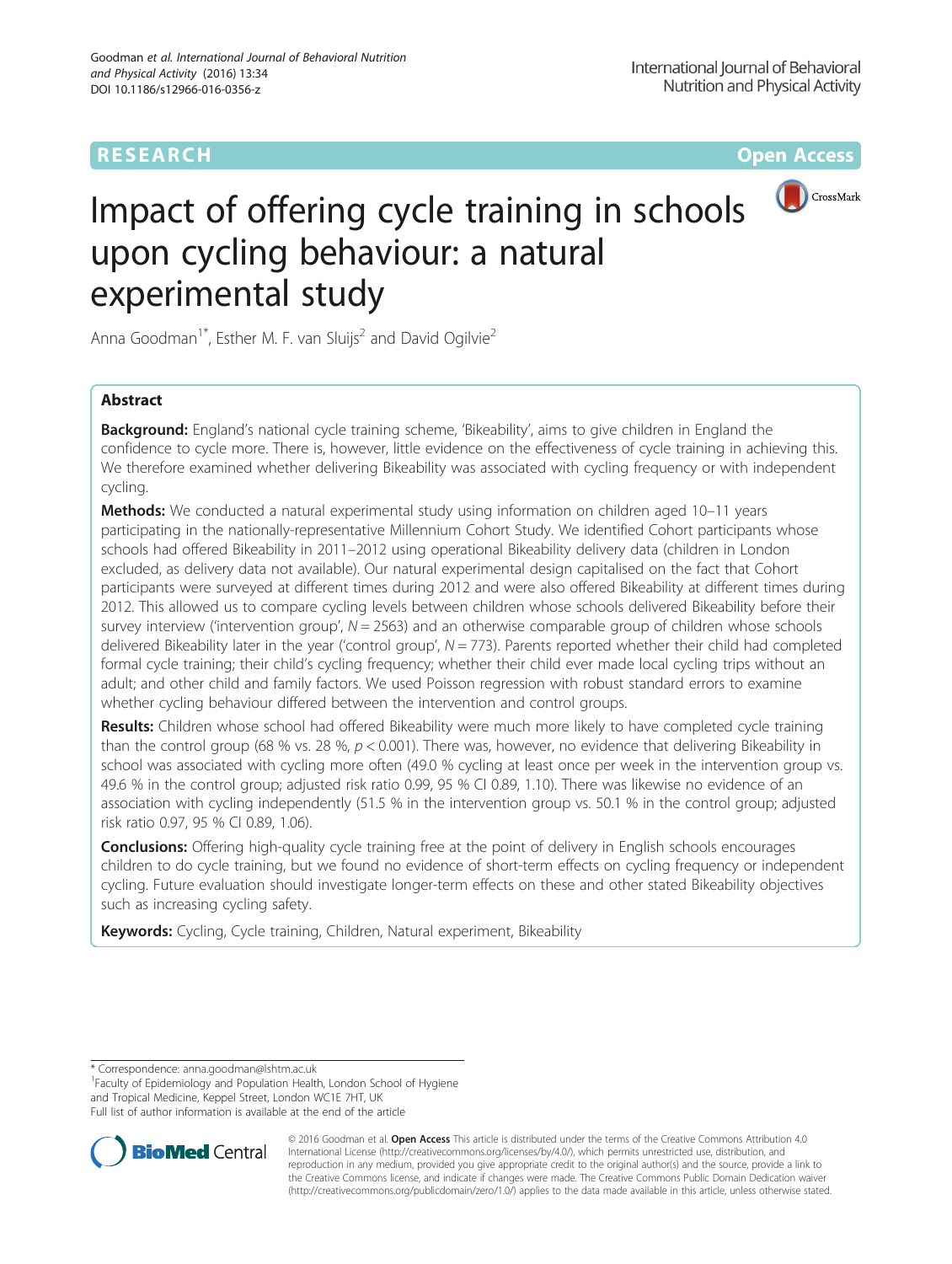## Background

Increasing the proportion of journeys made by bicycle would be expected to confer important transport, health and environmental benefits  $[1-4]$  $[1-4]$  $[1-4]$ , and has increasingly become a policy priority in many countries over the past decade [[5](#page-11-0)–[8](#page-11-0)]. Providing a supportive physical environment is likely to be one key component of encouraging people to cycle [\[9, 10](#page-11-0)], and this may be particularly successful if complemented by programmes seeking to boost motivation, confidence or cycling skills [[11](#page-11-0), [12](#page-11-0)]. For this reason, many cycling promotion strategies combine 'hard' environmental engineering measures with 'soft' measures such as personalised travel planning or cycle training (e.g. [\[13, 14\]](#page-11-0)).

In England, one flagship 'soft' policy measure has been the introduction of the Bikeability cycle training scheme, which was launched by the Department for Transport in 2007. Aiming to provide "cycling proficiency for the 21st century", Bikeability offers high-quality cycle training designed for children in the final years of primary school [[15, 16](#page-11-0)]. The primary, most proximate goal of the Bikeability scheme is to give children the skills and confidence to cycle safely on the road [\[15](#page-11-0), [16\]](#page-11-0). It is hoped that this, in turn, will help realise the additional, ultimate policy goals of reducing cycling injuries and increasing cycling frequency – Bikeability was originally conceived as part of a broader strategy to get "more people cycling, more safely, more often" [\[15\]](#page-11-0).

In relation to the goal of increasing cycling frequency, Bikeability is potentially important because parental and child concerns related to traffic safety are among the key determinants of children's travel and play behaviours, including with respect to cycling [[17](#page-11-0), [18\]](#page-11-0). By boosting children's cycling skills and confidence, Bikeability is thought to encourage both children and their parents to see cycling as a viable mode of transport, and therefore to get children to use their bicycles more often [[15, 16](#page-11-0)]. An alternative or additional possible outcome would be to increase the proportion of children permitted to make cycle trips without an adult. Such an outcome might help explain any increase in overall cycling levels (e.g. some children would cycle more because they were now allowed to cycle without their parents) or might occur without overall cycling levels changing (e.g. some children who previously cycled to school escorted by their parents would now cycle to school with friends). In either case, such an increase would go some way towards reversing the dramatic decline in the 'independent mobility' of 10–11 year olds that has been observed since the 1970s, and could help boost children's (and parents') freedom to organise their lives in ways of their own choosing [[19](#page-11-0), [20\]](#page-11-0). In this respect, it is potentially significant that Bikeability was typically delivered via schools to whole groups of children: given how much of children's 'independent' travel in fact occurs with peers [[21, 22\]](#page-11-0), it is plausible that some cycling trips might only be undertaken if both a child and the child's friends had completed cycle training. One might therefore expect the combined effects of delivering cycle training to an entire school year group to be larger than the sum of the effects of delivering training to just a few individuals in that year [[22\]](#page-11-0).

Yet although it is certainly the case that cycle training is widespread in high-cycling settings like Denmark and the Netherlands [\[23\]](#page-11-0), relatively little direct evidence exists as to whether such training does in fact encourage cycling. Most studies of cycle training have focussed on impacts on knowledge, skills, safety behaviour or accident rates, with reviews providing evidence of some positive effects for the first three outcomes but null or inconclusive findings for the latter (with interpretation often complicated by low statistical power) ([[24, 25](#page-11-0)] see also, [\[26, 27](#page-11-0)]). This focus on knowledge and skills also characterises the most robust previous evaluation of Bikeability, which reports improvements in hazard perception and confidence levels, but which did not examine impacts on cycling frequency [[28\]](#page-11-0).

Among those studies that have examined effects of cycling training on cycling frequency, a survey of 1974 British children in 1994/95 reported mixed results. Specifically, there was little difference between trained and untrained children in total cycling levels as judged by a 1-week 'cycling log book, but 60 % of trained children said in a questionnaire that they cycled on the road more often after they had been trained [\[29\]](#page-11-0). A cluster randomised controlled trial in Belgium in 2012 found no effect of a cycle training programme on the prevalence of cycling to school 5 months later, but the small sample size  $(N = 3$  schools, 94 children) means that this may simply reflect low statistical power [[26](#page-11-0)]. In relation specifically to changes in cycling frequency following Bikeability training, a cross-sectional ecological study has reported that the local authorities implementing cycle training are also the local authorities with the highest proportion of secondary school children cycling to school [[16](#page-11-0)]. While certainly encouraging, interpretation of these findings is complicated by the substantial potential for selection bias or confounding: it could simply be that cycle training is implemented in places that already have high cycling rates or that are simultaneously rolling out other cycling initiatives. One further 'proof of concept' research study of Bikeability is similarly encouraging but inconclusive. This study found higher levels of cycling among 68 trained children than among 156 untrained children, but it is unclear how far this reflects the fact that most of the untrained group were a year younger than the trained group [[30\]](#page-11-0).

This paper therefore capitalised upon an opportunity to use a large, nationally-representative cohort study to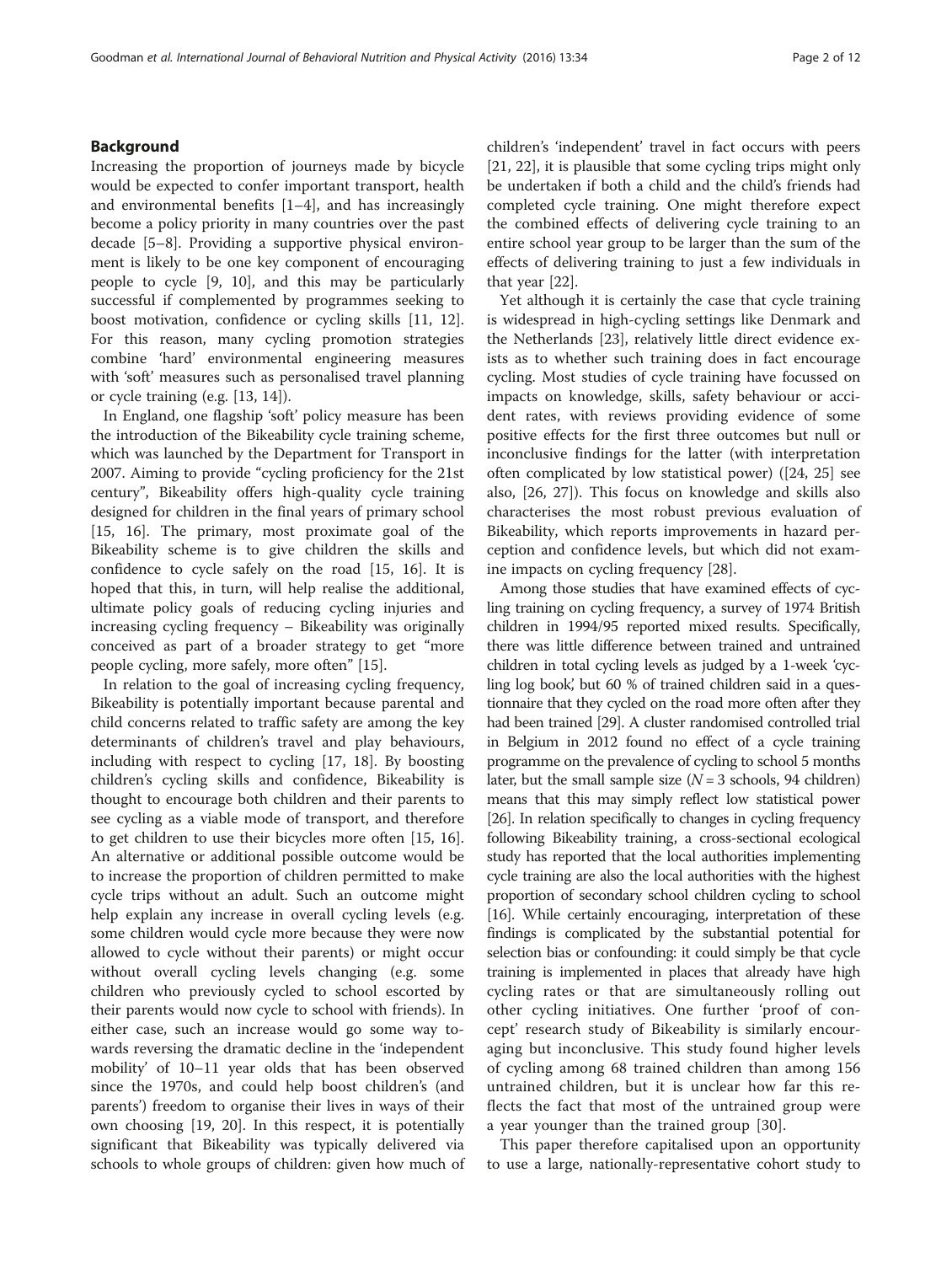conduct a more robust evaluation of this flagship government scheme. Specifically, we aimed to use data from the Millennium Cohort Study to examine whether Bikeability cycle training was associated with (i) an increased frequency of cycling, (ii) a greater likelihood of ever going on cycle trips without an adult ('cycling independently'), and (iii) a greater likelihood of cycling to school. We also aimed to examine whether the impact of Bikeability cycle training differed across different subgroups of children. In doing so, we sought to generate evidence with direct policy relevance for the Department for Transport. We also sought to contribute to the wider international evidence base as to which cycling initiatives are effective and how their effectiveness may vary between groups.

## Methods

## Intervention: Bikeability cycle training

The Bikeability cycle training scheme aims to give children "practical skills and understanding [about] how to cycle on today's roads" during the final years of primary school [[31\]](#page-11-0). The content of the training is underpinned by the National Standard for cycle training, and includes both off-road training (Level 1) and on-road training (Level 2). Level 1 training develops children's bicycle handling skills in an off-road environment, e.g. starting and stopping with control, changing gears and looking behind. Level 2 training takes place on-road, and covers skills needed to make short journeys on local roads, e.g. knowing where to ride on the road, passing parked cars and navigating simple junctions. There also exists a Bikeability Level 3 module that delivers more advanced on-road training (e.g. navigating complex junctions and roundabouts), but this is rarely delivered in primary schools.

The large majority of Level 1 and Level 2 Bikeability training is delivered via schools during school hours, and most children complete both levels in the course of around 4 sessions lasting 2 h each. The training is delivered by instructors who are either directly employed by the local authority or who work for a third party organisation that is under contract to the local authority. All instructors must be trained to the National Standard for cycle training and registered with a Bikeability scheme accredited by the Department for Transport. Children are asked to bring their own bikes for the training, although children who do not own a roadworthy bike may be loaned a 'pool' bike. Parents are asked for their permission for their child to take part.

Since its launch in England in 2007, coverage of the Bikeability scheme has increased every year. By 2011/ 2012 around 55 % of all schools in England (52 % of schools covered in the Millennium Cohort Study) offered the training [[32\]](#page-11-0), and around half of all children in England take part in Bikeability [\[16\]](#page-11-0). Schools can offer Bikeability training free of charge, with costs covered by central and local government funding; in 2011/2012 the estimated cost to central government was £11 million (~16 million USD/14.5 million Euros) [[16\]](#page-11-0). In November 2015, the government committed a further £50 million to maintain the scheme up to 2020 [[33](#page-11-0)].

#### Sample

The Millennium Cohort Study (MCS) is a nationallyrepresentative sample of British children that has been characterised in detail across five sweeps [\[34](#page-11-0), [35\]](#page-11-0). The first sweep took place in 2001/02 when the children were around 9 months old; subsequent sweeps have happened in 2003/04, 2006, 2008 and 2012. The data available draw on extended interviews with parents, some direct measurements (e.g. of height and weight), plus briefer interviews with teachers and children in the more recent sweeps. The fifth sweep (Year 6, age 10–11) successfully collected data on 13,403 children (51 % of those eligible to participate in the first MCS sweep). Of these children, we excluded 6417 who were not eligible for our analyses and 3650 whose data were not informative for our pre-specified comparisons (see Fig. [1,](#page-3-0) plus next section for more details). The resulting study population therefore comprised 3336 children, sampled between January 2012 and August 2012.

Parents of children participating in MCS provided informed, written consent and their children provided oral assent. Ethical approval for the fifth sweep of the MCS was granted by the Yorkshire and Humber research ethics committee (Ref:11/YH/0203 [[35](#page-11-0)]). Ethical approval for our analyses was granted by the London School of Hygiene and Tropical Medicine ethics committee (Ref: 7034).

## Primary exposure groups for controlled comparisons: school-level Bikeability delivery

We have previously shown that children who received cycle training differed systematically from those who did not (e.g. in being more likely to play sports), and that schools that offered Bikeability differed systematically from schools which did not (e.g. in containing a somewhat more affluent student body) [\[32\]](#page-11-0). In order to minimise the potential bias introduced by such confounders, we pursued a 'natural experimental' [\[36\]](#page-11-0) approach predicated upon the fact that schools offer the training at different points throughout the school year, and MCS participants were also interviewed at different points in the year. Specifically, we decided a priori to make our primary comparison between children whose school offered Bikeability training prior to the date of the survey interview versus children whose school offered the training later on in the same year. We adopted this approach on the assumption, which we subsequently confirmed empirically, that these two groups would be similar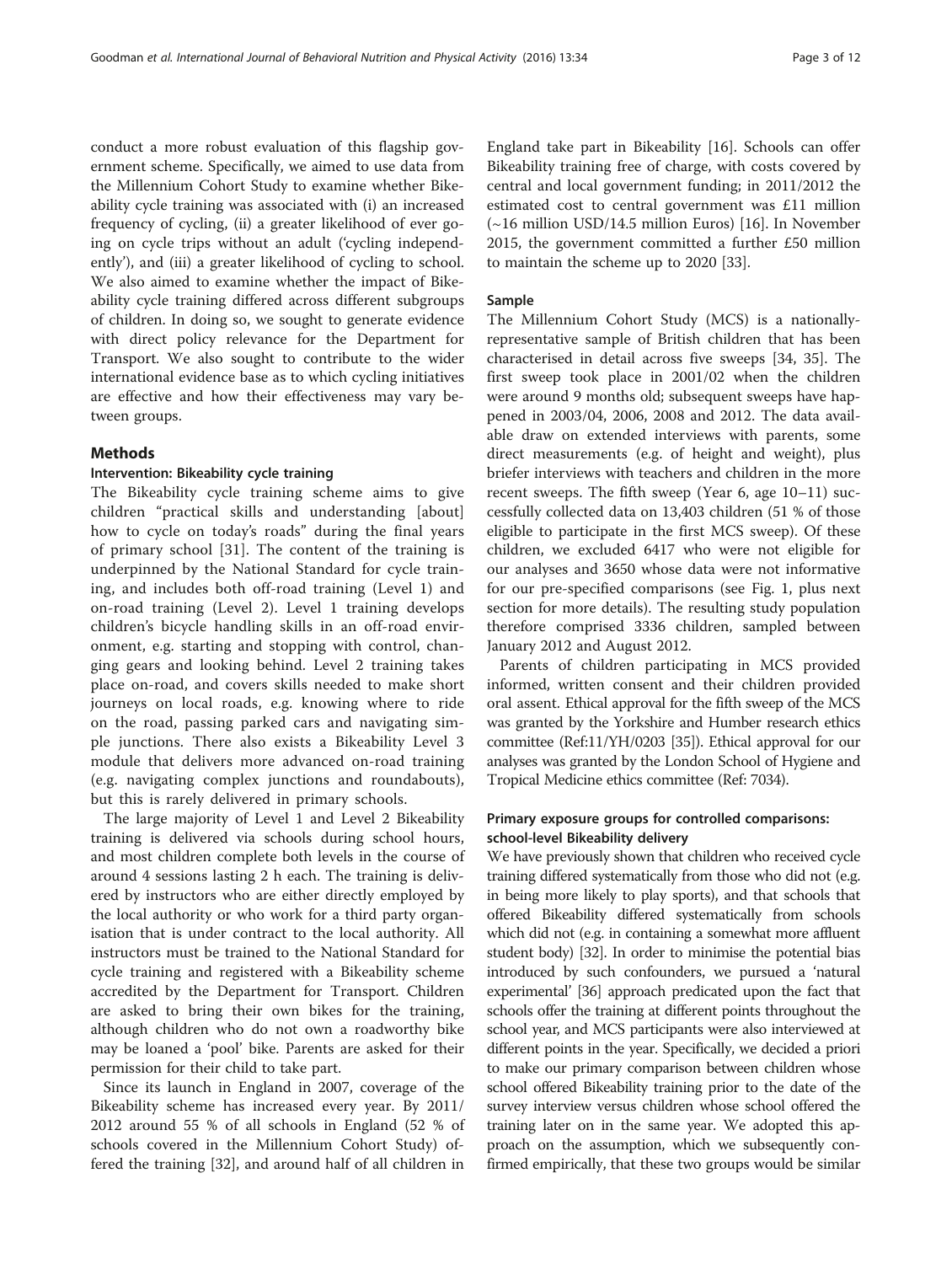<span id="page-3-0"></span>

in their individual, family and school characteristics (assumption depicted in Fig. [2](#page-4-0), Part A). We therefore believed that the comparison of these groups would be less subject to residual confounding, and would provide a relatively unbiased estimate of the effect on cycling frequency of offering Bikeability training in school. Moreover, this school-level comparison is also arguably particularly relevant for policy, given that encouraging more schools to offer Bikeability is the most straightforward way that central government could seek to increase the impact of the scheme, We recognise that this comparison will, however, tend to underestimate any effect of actually completing Bikeability, insofar as not all children who are offered the cycle training take part, and not all of those who take part successfully complete the Level 2 training.

To define the 'intervention' and 'control' groups, we used operational data provided by the Department for Transport to identify schools that offered Bikeability to children in the year group covered by the Millennium Cohort Study. This involved identifying schools that offered Bikeability to Year 5 children (age 9–10) in the academic year 2010/11 or to Year 6 children (age 10–11) in the academic year 2011/12 (see Additional file [1](#page-10-0) for further details). Data on schools in London were not available. The available Bikeability delivery data, including the month in which training took place, were merged with the MCS data using the Unique Reference Number of each child's current school. This allowed us to identify children whose school offered Bikeability training (1) before the date of the survey interview, either in Year 5 or earlier in Year 6 ('intervention group') or (2) after the date of the survey interview, later in Year 6 ('control group'). As a sensitivity analysis, we also examined whether the impacts of Bikeability might vary according to how recently the training took place. We did this by examining whether there was any difference within the intervention group according to whether Bikeability training had been offered 1–5 months prior to the interview versus 6 months or more before.

## Outcome data: children's cycling behaviour

Our primary outcome was the frequency with which each child cycled. To measure this, we administered to parents an item based on the UK National Travel Survey [[37\]](#page-11-0), asking "How often does [Child] use a bicycle?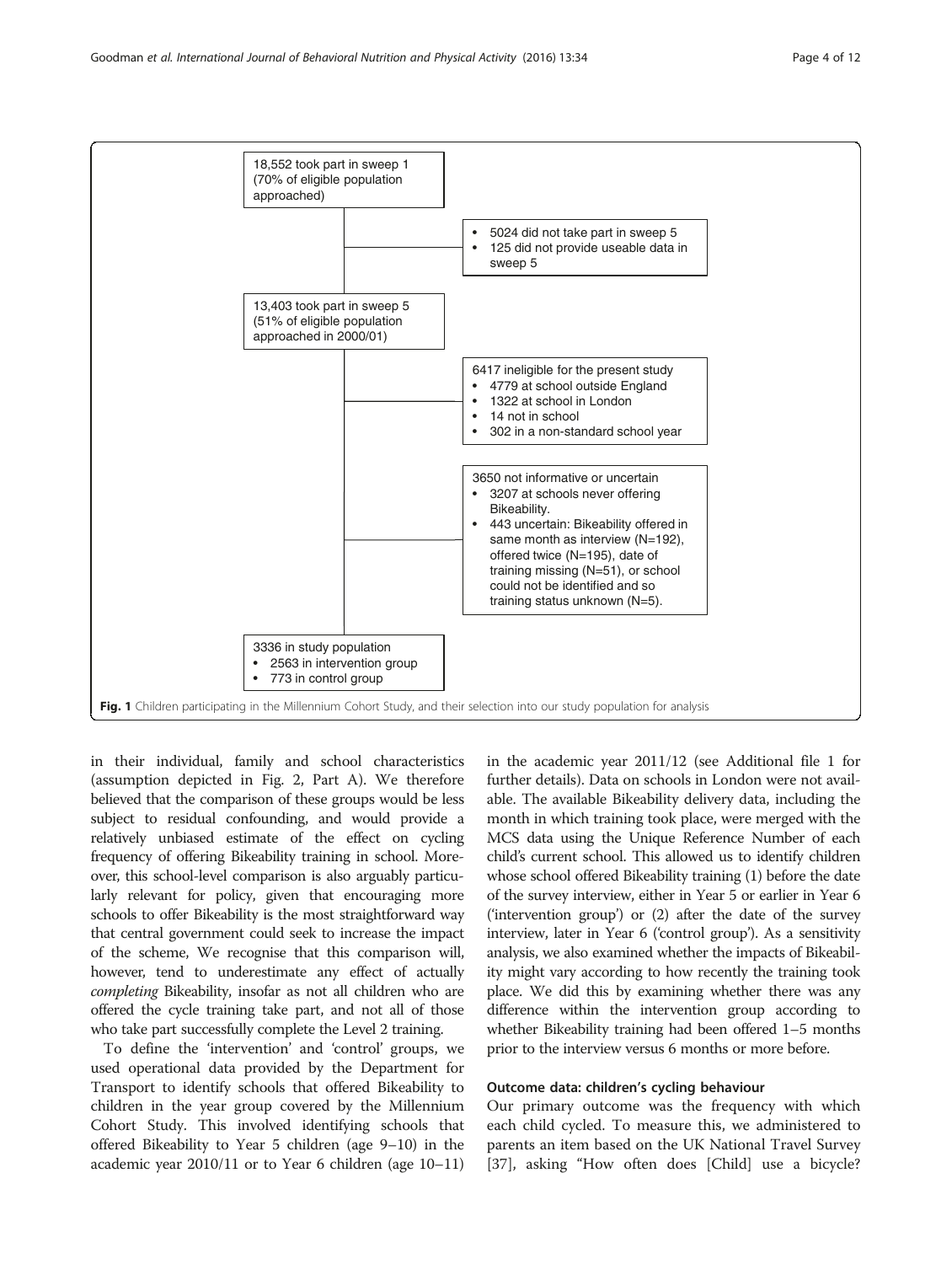<span id="page-4-0"></span>

Please include travel to and from school". The response categories were: every day or almost every day; several times a week; once or twice a week; at least once a month; every few months; at least once a year; less often or never. This question was purposively commissioned for inclusion in MCS in collaboration with the Department for Transport, as was the question on cycle training participation described below. Reliability and validity data for these questions are not available. Our secondary

outcomes were whether the child usually travelled to school by bicycle; and whether, excluding the journey to school, the child ever made bicycle trips around the local area without an adult. Again, both of these were measured by parental report.

## Mediator: child-level completion of cycle training

During the MCS interview, parents were asked "Has [Child] ever done any formal cycling proficiency training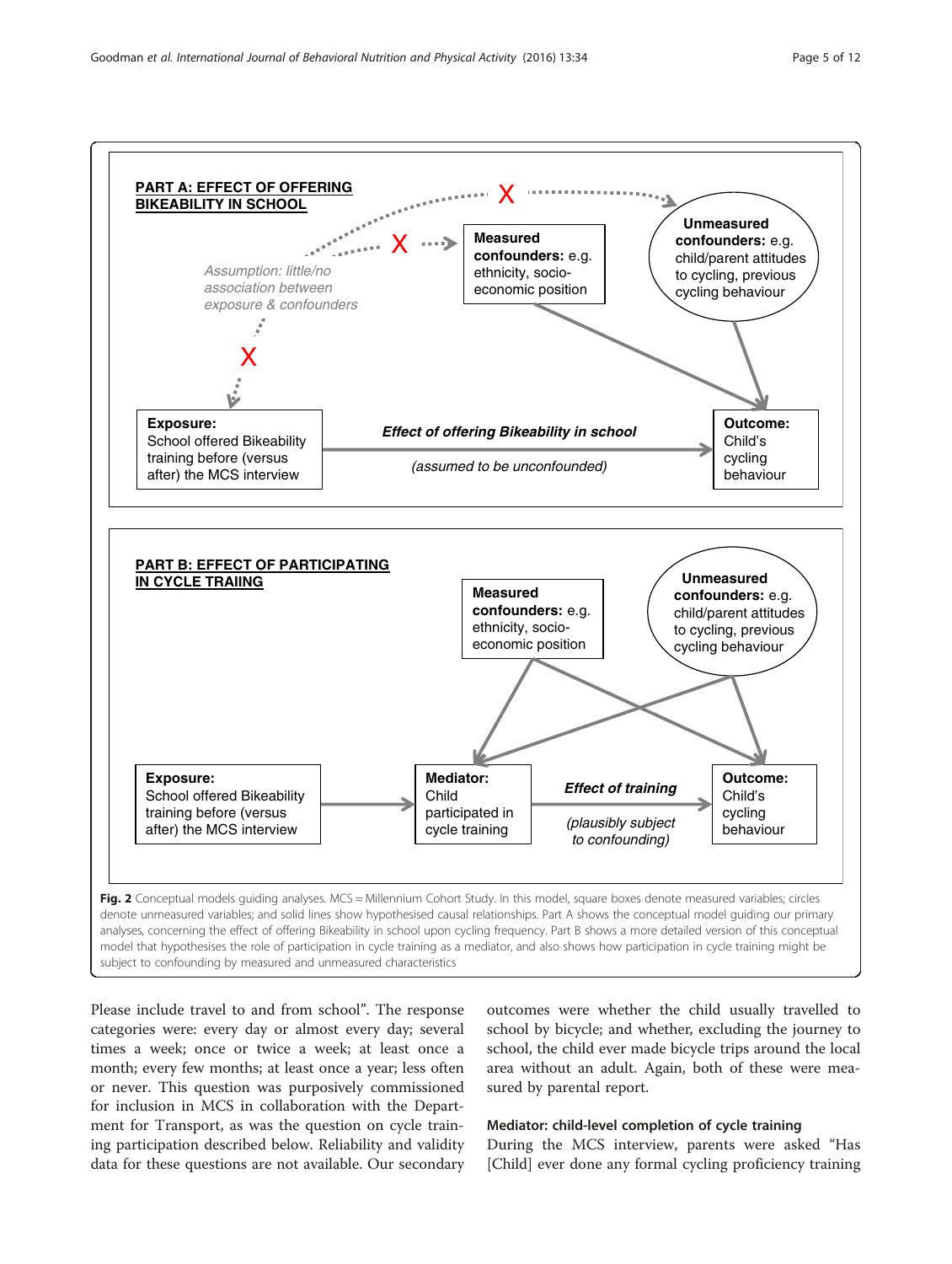such as 'Bikeability'? Formal cycling proficiency training is delivered by a recognised trainer and includes tuition on the road" (response categories yes/no). This provided our measure of whether the child had participated in cycle training, which we hypothesised to mediate any association between the school offering Bikeability and the child's cycling behaviour (Fig. [2,](#page-4-0) Part B). This variable also provided an alternative, individual-level measure of exposure to cycle training, albeit one which we believed likely to be importantly confounded by both measured and unmeasured characteristics (Fig. [2,](#page-4-0) Part B). As such, although we considered this variable to offer some scope for estimating the effect of actually participating in cycle training upon cycling frequency, we also recognised the possibility that an estimated association would be subject to unmeasured confounding.

## Potential confounders

The child, family and area confounders that we considered are presented in Table [1](#page-6-0). Data on child and family characteristics were almost all provided in the fifth sweep of MCS. The only exception was whether the child cycled to or from school at age 7, which was provided in the fourth sweep and which is the only measure of the child's cycling prior to the fifth sweep. All child and family characteristics relied on parental report except for weight status, which was derived using measures of height and weight taken by trained interviewers during the survey interview of the fifth sweep of MCS, and which was defined using standard cut-points [\[38](#page-11-0)]. The local prevalence of cycling was defined as the proportion of adult commuters who cycled to work in the 2011 Census [\[39](#page-11-0)], a measure which provides a reasonable proxy for the prevalence of cycling in general in an area [\[40\]](#page-11-0). This measure was used because correspondingly fine-grained measures of cycling participation among children are not available, and because adult modal share and child modal share are fairly highly correlated at a regional level (Pearson correlation coefficient 0.72) [\[41](#page-11-0)]. The local prevalence of cycling was merged with the MCS database according to the Lower Super Output Area of the child's home address (Lower Super Output Areas are administrative areas containing around 1500 individuals). The home Lower Super Output Area was also matched to the 2004 Rural and Urban Area Classification [\[42\]](#page-11-0), and used to define settlement type (large urban areas with a population >10,000; smaller towns and fringe areas; and villages, hamlets and isolated dwellings).

#### Statistical analysis

After first presenting descriptive analyses, we fit regression models in which the outcomes were (i) cycling at least once a week, (ii) ever cycling, (iii) cycling to school and (iv) ever making non-school bike trips in the local area without an adult. For these regression analyses we used Poisson regression with robust standard errors [[43\]](#page-11-0); unlike logistic or ordered logistic regression, this provides an estimate of the risk ratio for common outcomes. These regression analyses allowed for the stratified sampling design used in the first sweep of MCS; allowed for clustering of children within schools  $(N =$ 1444 unique schools for the 3336 participants); and used the fifth-sweep MCS weights assigned to each child to allow for differences in sampling rates, response rates and follow-up rates. The models adjusted for the characteristics presented in Table [1,](#page-6-0) plus the region in England where the child lived and the season of data collection (January-March, April-May and June-August).

The proportion of missing data was 3 % for weight status, 8 % for whether the child cycled to school at age 7, and <0.2 % for all other variables presented in Table [1](#page-6-0). Missing data were imputed using multiple imputation by chained equations (five imputations) under an assumption of missing at random. We tested a priori for interactions between the child's exposure to Bikeability and (i) the child's sex, (ii) parental education and income, (iii) settlement type or (iv) the prevalence of cycling in the local area. Statistical analyses were conducted using Stata 13.1.

Following the primary evaluation (i.e. comparing children offered Bikeability in school with children not offered Bikeability in school), we re-ran the analyses comparing children who had participated in cycle training with those who had not. We additionally calculated the expected percentage-point difference between the intervention and control groups under the assumption that any differences observed with respect to cycle training status reflected a fully causal role of training upon cycling levels (see Additional file [1](#page-10-0) for equations). We compared this expected difference to the effect actually observed in the primary evaluation. If the expected effect was larger than the observed effect, this suggested that differences observed between trained and untrained children reflected residual confounding rather than a causal role of cycle training.

#### Results

#### Comparability of intervention and control groups

In total, 2563 children in our sample were at schools that had already offered cycle training at the time of the survey (a median of 8 months previously) and 773 children were at schools that would offer cycle training later in the year (a median of 3 months subsequently). As shown in Table [1,](#page-6-0) the characteristics of these 'intervention' and 'control' groups were generally very similar. The only significant differences were that the local prevalence of adult commuter cycling was slightly higher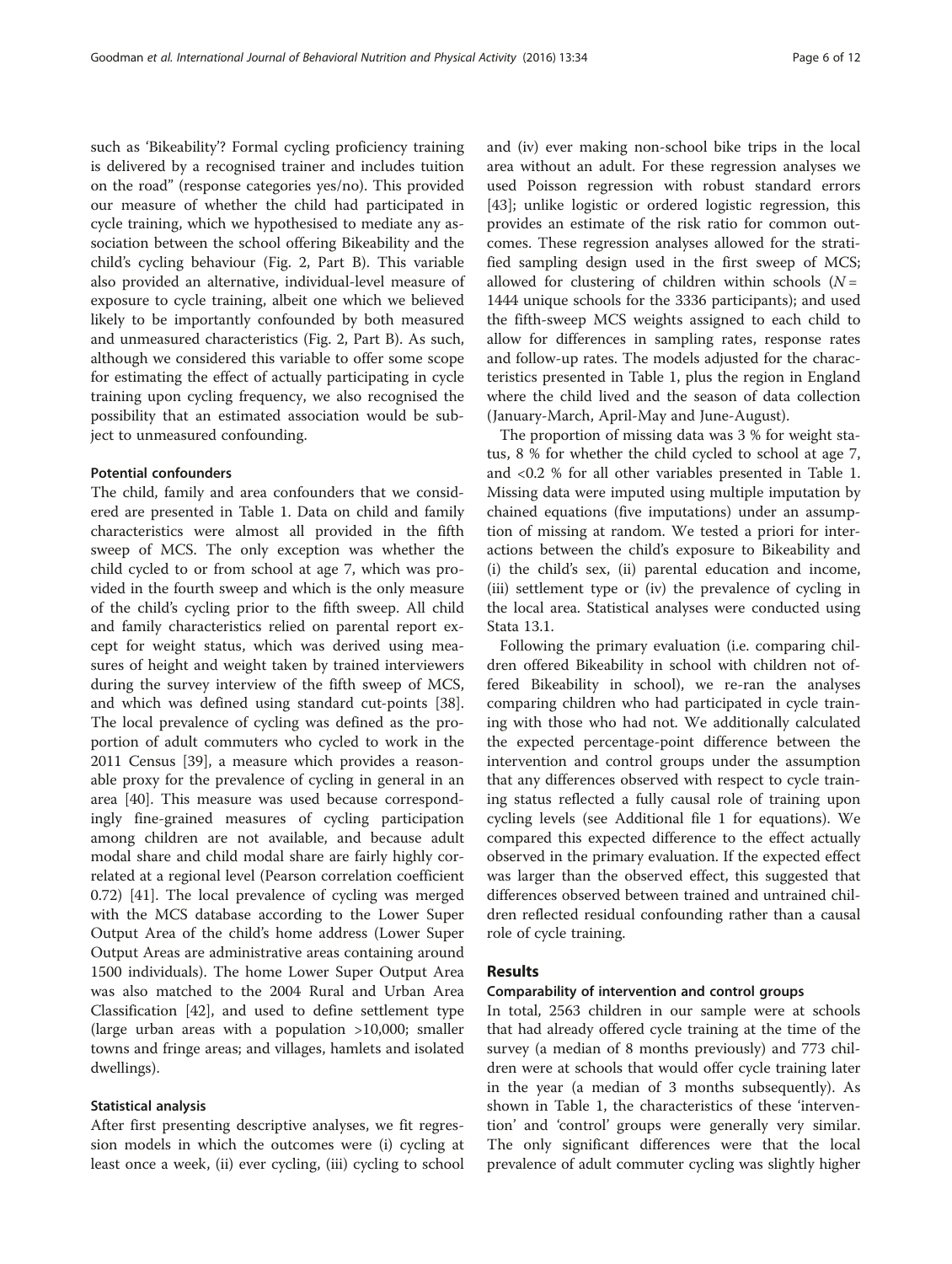## <span id="page-6-0"></span>**Table 1** Characteristics of study population  $(N = 3336)$

| Variable                                              | Level                                | Full study population<br>$(N = 3336)$ | Control group<br>$(N = 773)$ | Intervention group<br>$(N = 2563)$ | $P$ -value for<br>difference |
|-------------------------------------------------------|--------------------------------------|---------------------------------------|------------------------------|------------------------------------|------------------------------|
| Sex                                                   | Female                               | 1667 (50 %)                           | 366 (47 %)                   | 1301 (51 %)                        | $0.10 \degree$               |
|                                                       | Male                                 | 1669 (50 %)                           | 407 (53 %)                   | 1262 (49 %)                        |                              |
| Age                                                   | 10 years                             | 1212 (36 %)                           | 364 (47 %)                   | 848 (33 %)                         | $< 0.001$ <sup>c</sup>       |
|                                                       | 11 years                             | 2124 (64 %)                           | 409 (53 %)                   | 1715 (67 %)                        |                              |
| Ethnicity                                             | White                                | 2859 (86 %)                           | 646 (84 %)                   | 2213 (86 %)                        | 0.22                         |
|                                                       | Mixed                                | 104 (3 %)                             | 26 (3 %)                     | 78 (3 %)                           |                              |
|                                                       | South Asian                          | 306 (9 %)                             | 87 (11 %)                    | 219 (9 %)                          |                              |
|                                                       | Black                                | 41 (1 %)                              | 8(1%)                        | 33 (1 %)                           |                              |
|                                                       | Other                                | 26 (1 %)                              | 6(1%)                        | 20 (1 %)                           |                              |
| Weight status                                         | Normal/underweight                   | 2376 (74 %)                           | 552 (74 %)                   | 1824 (74 %)                        | $0.97$ <sup>d</sup>          |
|                                                       | Overweight                           | 652 (20 %)                            | 156 (21 %)                   | 496 (20 %)                         |                              |
|                                                       | Obese                                | 197 (6 %)                             | 43 (6 %)                     | 154 (6 %)                          |                              |
| General health                                        | Good/excellent                       | 3245 (97 %)                           | 753 (98 %)                   | 2492 (97 %)                        | $0.64$ <sup>c</sup>          |
|                                                       | Fair/poor                            | 90 (3 %)                              | 19 (2 %)                     | 71 (3 %)                           |                              |
| Longstanding illness                                  | No.                                  | 2864 (86 %)                           | 662 (86 %)                   | 2202 (86 %)                        | $0.93$ <sup>c</sup>          |
|                                                       | Yes                                  | 468 (14 %)                            | 109 (14 %)                   | 359 (14 %)                         |                              |
| Frequency of attending club or classes for            | Not at all                           | 844 (25 %)                            | 189 (24 %)                   | 655 (26 %)                         | $0.23$ <sup>d</sup>          |
| sport or other exercise                               | At most once a week                  | 770 (23 %)                            | 168 (22 %)                   | 602 (23 %)                         |                              |
|                                                       | 2-3 times a week                     | 1187 (36 %)                           | 286 (37 %)                   | 901 (35 %)                         |                              |
|                                                       | 4-5 times a week                     | 535 (16 %)                            | 130 (17 %)                   | 405 (16 %)                         |                              |
| Cycled to/from school age 7                           | No                                   | 3027 (99 %)                           | 703 (99 %)                   | 2324 (99 %)                        | $0.52~^\circ$                |
|                                                       | Yes                                  | 36 (1 %)                              | 10 (1 %)                     | 26 (1 %)                           |                              |
| Highest education of either parent <sup>a</sup>       | Degree                               | 516 (15 %)                            | 106 (14 %)                   | 410 (16 %)                         | 0.50 <sup>d</sup>            |
|                                                       | Diploma                              | 1234 (37 %)                           | 320 (41 %)                   | 914 (36 %)                         |                              |
|                                                       | Higher secondary                     | 499 (15 %)                            | 114 (15 %)                   | 385 (15 %)                         |                              |
|                                                       | Middle secondary                     | 685 (21 %)                            | 140 (18 %)                   | 545 (21 %)                         |                              |
|                                                       | Low, other or none                   | 397 (12 %)                            | 93 (12 %)                    | 304 (12 %)                         |                              |
| Equivalised household income <sup>b</sup>             | Fifth 1 (highest)                    | 667 (20 %)                            | 167 (22 %)                   | 500 (20 %)                         | $0.44$ <sup>d</sup>          |
|                                                       | Fifth 2                              | 749 (22 %)                            | 182 (24 %)                   | 567 (22 %)                         |                              |
|                                                       | Fifth 3                              | 714 (21 %)                            | 149 (19 %)                   | 565 (22 %)                         |                              |
|                                                       | Fifth 4                              | 638 (19 %)                            | 128 (17 %)                   | 510 (20 %)                         |                              |
|                                                       | Fifth 5 (lowest)                     | 568 (17 %)                            | 147 (19 %)                   | 421 (16 %)                         |                              |
| Highest occupational social class of either<br>parent | High managerial/<br>professional     | 490 (15 %)                            | 124 (16 %)                   | 366 (14 %)                         | 0.80 <sup>c</sup>            |
|                                                       | Low manager/<br>professional         | 934 (28 %)                            | 209 (27 %)                   | 725 (29 %)                         |                              |
|                                                       | Intermediate                         | 453 (14 %)                            | 101 (13 %)                   | 352 (14 %)                         |                              |
|                                                       | Small employers &<br>self-employed   | 304 (9 %)                             | 66 (9 %)                     | 238 (9 %)                          |                              |
|                                                       | Low supervisory &<br>technical roles | 126 (4 %)                             | 25 (3 %)                     | 101 (4 %)                          |                              |
|                                                       | Semi-routine                         | 291 (9 %)                             | 69 (9 %)                     | 222 (9 %)                          |                              |
|                                                       | Routine                              | 177 (5 %)                             | 38 (5 %)                     | 139 (5 %)                          |                              |
|                                                       |                                      | 529 (16 %)                            | 130 (17 %)                   | 399 (16 %)                         |                              |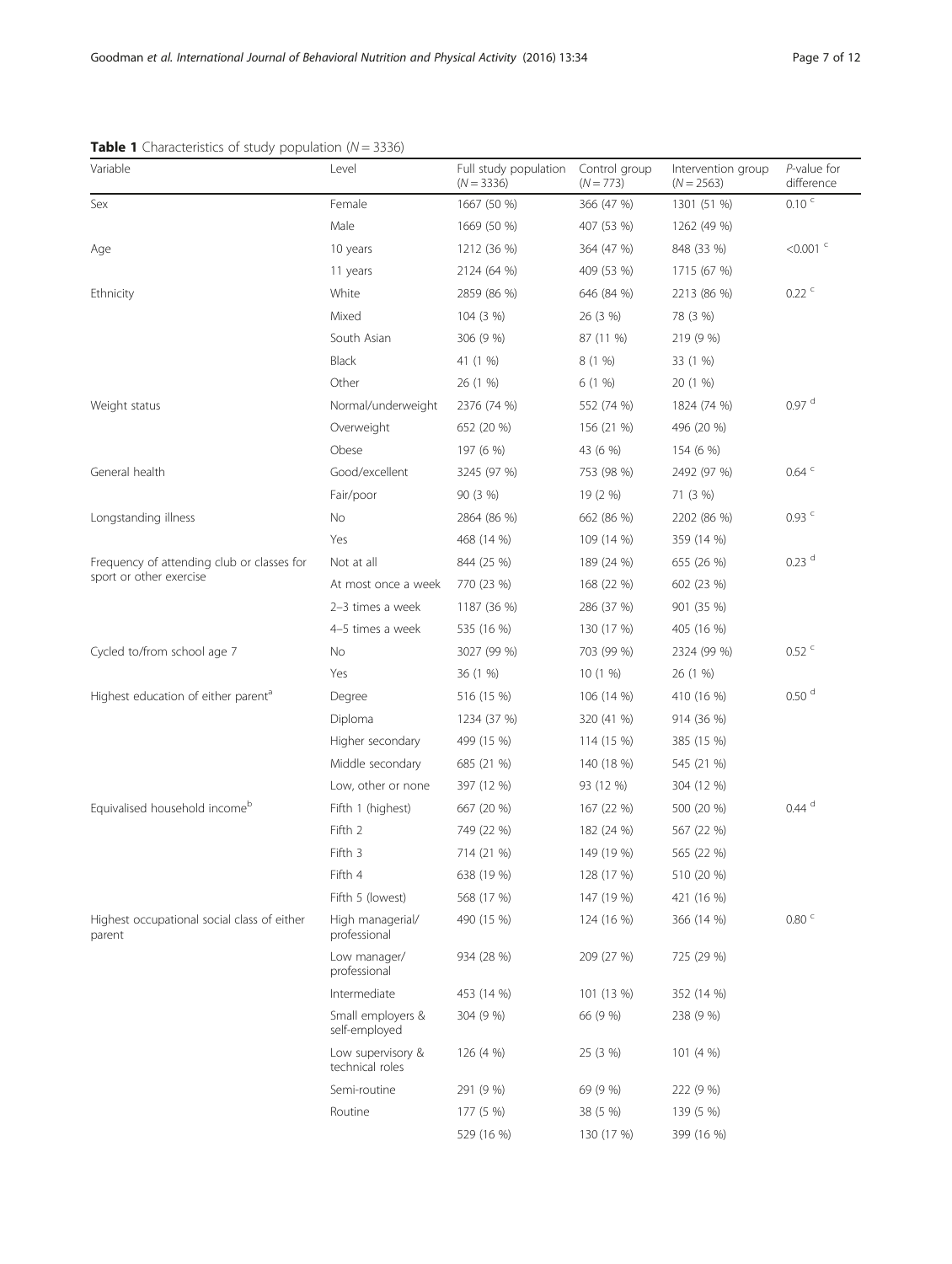|                                             | Not economically<br>active |             |            |             |                     |
|---------------------------------------------|----------------------------|-------------|------------|-------------|---------------------|
| Settlement type                             | Large urban area           | 2745 (82 %) | 624 (81 %) | 2121 (83 %) | $0.28$ <sup>c</sup> |
|                                             | Small town & fringe        | 263 (8 %)   | 63 (8 %)   | 200 (8 %)   |                     |
|                                             | Village or smaller         | 323 (10 %)  | 86 (11 %)  | 237 (9 %)   |                     |
| Prevalence of cycling to work in local area | $<2\%$                     | 1603 (48 %) | 401 (52 %) | 1202 (47 %) | 0.01 <sup>d</sup>   |
|                                             | $2 - 3.9%$                 | 1141 (34 %) | 249 (32 %) | 892 (35 %)  |                     |
|                                             | $4 - 5.9%$                 | 354 (11 %)  | 83 (11 %)  | 271 (11 %)  |                     |
|                                             | $\geq 6 \%$                | 238 (7 %)   | 40 (5 %)   | 198 (8 %)   |                     |

**Table 1** Characteristics of study population  $(N = 3336)$  (Continued)

<sup>a</sup> Includes both academic and vocational qualifications. 'Degree' corresponds to British National Vocational Qualification (NVQ) level 1, 'Diploma' to NVQ2, 'Higher secondary' to NVQ3, 'Middle Secondary' to NVQ2 and 'Low, other or none' to NVQ1, overseas qualifications or no qualifications<br><sup>b</sup> Equivalised for household composition in terms of adults and children [[35](#page-11-0)]<br><sup>c</sup> Chi-squared t

<sup>d</sup> Chi-squared test for trend

for the intervention group and that the intervention group was older (this latter difference is unsurprising, since children interviewed later in the year were progressively more likely to have already been offered Bikeability). These results therefore provided some evidence to support the assumption depicted in Fig. [2](#page-4-0) Part A, namely that our primary comparison groups were broadly similar.

Yet although very similar in most respects, the intervention and control groups did differ markedly in the proportion of children reported by their parents to have received cycle training. This proportion was 68 % (95 % CI 66, 70 %) in the intervention group as opposed to 28 % (25, 32 %) in the control group. This confirmed our assumption that being offered Bikeability in school would predict participating in cycle training, as depicted in Fig. [2](#page-4-0) Part B.

## Association between school offering Bikeability and cycling behaviour

As shown in Fig. 3, the frequency of cycling was very similar between our intervention and control groups – that is, between children whose schools had offered cycle training and those whose schools had not offered training (chi-squared  $p = 0.50$  for association,  $p = 0.54$ for trend). Likewise in regression analyses adjusting for child, family and area characteristics, there was no evidence of an association between whether the school had offered Bikeability and whether the child (i) cycled at least once a week, or (ii) ever cycled (Table [2](#page-8-0)). There was also no evidence that the intervention and control groups differed in terms of whether the child usually cycled to school, or ever made local bicycle trips independently. In addition, there was no evidence of any difference within the intervention group between those

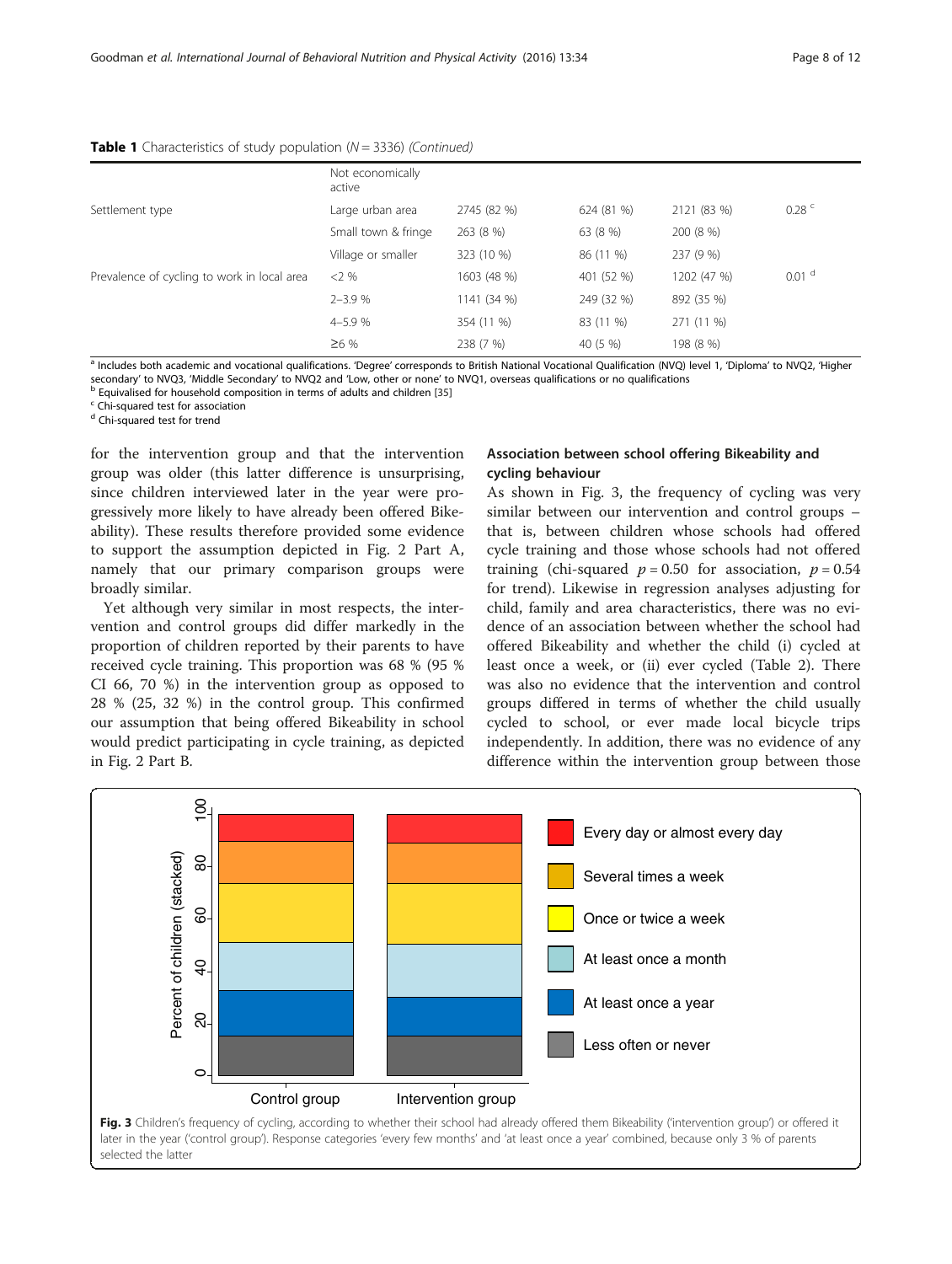<span id="page-8-0"></span>

|              | Table 2 Associations between whether the school offered Bikeability and children's cycling behaviour across the study population |  |  |  |  |  |  |
|--------------|----------------------------------------------------------------------------------------------------------------------------------|--|--|--|--|--|--|
| $(N = 3336)$ |                                                                                                                                  |  |  |  |  |  |  |

| Outcome                                 | Exposure group        | Percentage (95 %<br>Cl | Unadjusted analysis (risk ratio,<br>95 % CI) | Adjusted analysis (risk ratio,<br>95 % CI) |
|-----------------------------------------|-----------------------|------------------------|----------------------------------------------|--------------------------------------------|
| Child cycles at least once a week       | Control group         | 49.0 (45.4, 52.6)      |                                              |                                            |
|                                         | Intervention<br>group | 49.6 (47.6, 51.5)      | 1.02 (0.92, 1.13)                            | 0.99(0.89, 1.10)                           |
| Child ever cycles                       | Control group         | 84.7 (82.0, 87.2)      |                                              |                                            |
|                                         | Intervention<br>group | 84.5 (83.1, 85.9)      | 0.99(0.95, 1.03)                             | 0.99(0.95, 1.04)                           |
| Child usually travels to school by bike | Control group         | 2.8(1.8, 4.3)          |                                              |                                            |
|                                         | Intervention<br>group | 2.8(2.2, 3.5)          | 0.98(0.57, 1.69)                             | 0.73(0.41, 1.29)                           |
| Child makes local bike trips            | Control group         | 50.1 (46.5, 53.6)      |                                              |                                            |
| independently <sup>a</sup>              | Intervention<br>group | 51.5 (49.5, 53.5)      | 1.00 (0.91, 1.09)                            | 0.97(0.89, 1.06)                           |

All  $p ≥ 0.4$  for association. Analyses based on our study population of 3336 children, of whom 773 were in the control group and 2563 in the intervention group. Adjusted analyses adjusted for all variables shown in Table [1](#page-6-0) (with the local prevalence of cycling to work entered as a continuous variable), and also for the region of England that the child lived in and the season of data collection

CI confidence interval<br><sup>a</sup> Defined as ever making local, non-school bicycle trips without an adult, either on their own or with other children

who had been offered Bikeability training 1–5 months prior to the interview and those who had been offered the training 6 months or more before (all  $p >$ 0.15). For no outcome was there evidence of differential effects between the intervention and control group with respect to the child's sex, the parent's education or income level, the settlement type or the prevalence of cycling in the local area (all  $p > 0.05$  for interaction, most  $p > 0.2$ ).

## Association between participation in cycle training and cycling behaviour

By contrast, whether the child had participated in cycle training was strongly associated with cycling more often and with being more likely to cycle independently (Table 3). For example, the prevalence of cycling at least weekly was 55 % among children who had received cycle training and 41 % among children who had not. If this association were fully causal, the expected prevalence of cycling weekly would be  $(0.55 * 0.68) + (0.41 * (1 - 0.68)) =$ 51 % among children in the intervention group whose schools offered Bikeability (the value 0.68 corresponds to the 68 % of children in those schools who had received cycle training). The corresponding expected prevalence in the control group would be  $(0.55 * 0.28) + (0.41 * (1 – 1))$  $(0.28)$ ) = 45 %. That we did not even observe a trend towards such a 6-percentage-point difference suggests that the association between participation in cycling training

| Outcome                                                    | Whether child had done cycle<br>training | Percentage<br>$(95%$ CI) | Unadjusted analysis (risk ratio,<br>95 % CI) | Adjusted analysis (risk ratio,<br>95 % CI) |
|------------------------------------------------------------|------------------------------------------|--------------------------|----------------------------------------------|--------------------------------------------|
| Child cycles at least once a week                          | Untrained                                | 41.5 (38.9, 44.2)        |                                              |                                            |
|                                                            | Trained                                  | 55.0 (52.8, 57.2)        | 1.27(1.17, 1.39)                             | 1.26(1.16, 1.37)                           |
| Child ever cycles                                          | Untrained                                | 73.0 (70.6, 75.4)        |                                              |                                            |
|                                                            | Trained                                  | 92.7 (91.4, 93.8)        | 1.23 (1.18, 1.28)                            | 1.20(1.15, 1.25)                           |
| Child usually travels to school by<br>bike                 | Untrained                                | 1.9(1.2, 2.8)            |                                              |                                            |
|                                                            | <b>Trained</b>                           | 3.4(2.7, 4.3)            | 1.62 (0.99, 2.67)                            | 1.38 (0.83, 2.29)                          |
| Child makes local bike trips<br>independently <sup>a</sup> | Untrained                                | 43.3 (40.6, 45.9)        |                                              |                                            |
|                                                            | <b>Trained</b>                           | 56.7 (54.5, 58.9)        | 1.23 (1.13, 1.34)                            | 1.21(1.11, 1.32)                           |
|                                                            |                                          |                          |                                              |                                            |

All  $p < 0.001$  for association. Analyses based on our study population of 3336 children, of whom 1378 were untrained, 1956 trained and 2 had missing data (imputed using multiple imputation). Adjusted analyses adjusted for all variables shown in Table [1](#page-6-0) (with the local prevalence of cycling to work entered as a continuous variable), and also for the region of England that the child lived in and the season of data collection<br>Cl confidence interval

<sup>a</sup> Defined as ever making local, non-school bicycle trips without an adult, either on their own or with other children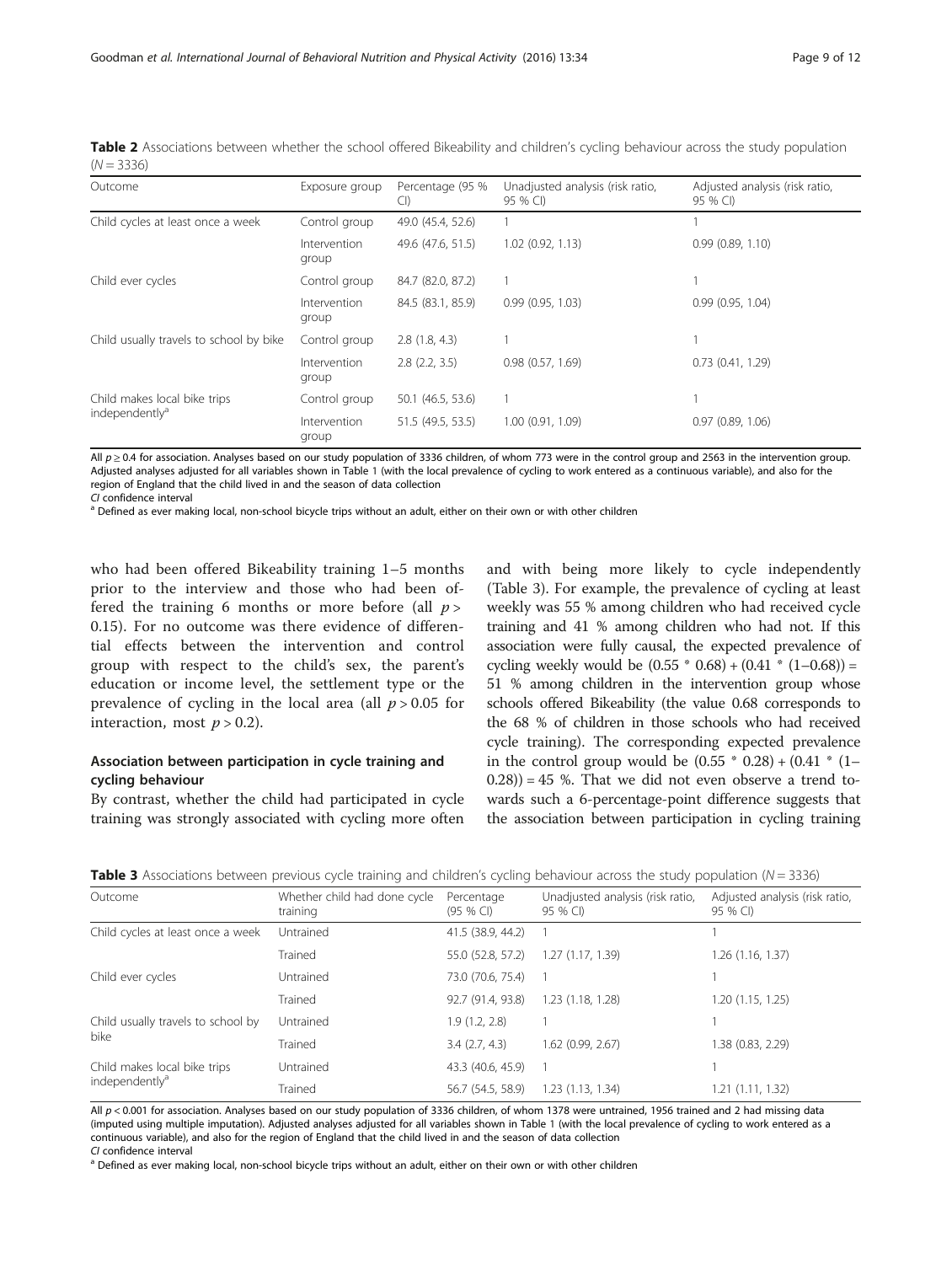and cycling behaviour is largely or entirely non-causal, but is instead accounted for by residual or unmeasured confounding.

### **Discussion**

Bikeability is a national cycling training programme reaching around half of children in England in their final years of primary school. In this observational, natural experimental study of 3336 English 10–11 year olds, we found no evidence that offering Bikeability in school had a shortterm effect on cycling frequency in children. There was similarly no evidence that children who had been offered Bikeability in school were more likely to cycle independently of an adult, or of differential effects according to the child's sex, socio-economic background, settlement type or whether they lived in a high-cycling area.

#### Strengths and limitations

As a large, established, nationally-representative birth cohort, the Millennium Cohort Study (MCS) provides a powerful resource for investigating a broad range of topics of interest to policy-makers. Nevertheless, our study is comparatively innovative in having harnessed these strengths to inform a specific, current government initiative. In doing so, we were able to generate highquality evidence that could otherwise only have been obtained at considerably greater expense. We hope that other researchers may consider using similar approaches in the future. Another important strength of this study lies in its identification of intervention and control groups that differed in their likelihood of having completed cycle training but that appeared broadly similar with respect to other child, family and area characteristics. This provided us with a more robust basis for controlled comparisons than most previous evaluations in this field, including previous evaluations of Bikeability [[16, 30\]](#page-11-0).

One key limitation of this study is the relatively short period of follow-up; as we discuss below in more detail, it is possible that the effects of cycle training may not emerge until children progress to secondary school, i.e. after the period of our survey. In addition, although our use of MCS is what made this study possible to conduct at all, limited questionnaire space meant that it was only possible for us to commission two parent-reported cycling questions in the MCS interview. Ideally, our two measures of cycling frequency and independent cycling would have been complemented by more detailed questions covering different types of cycling (e.g. on- versus off-road); by complementary questions to the children; and perhaps by a more detailed measurement technique such as a cycling log book or activity diary. The absence of such information may have introduced some measurement error with respect to our outcome measures, although we do not expect any differential measurement bias between the two groups and therefore expect the impact on our conclusions to be limited.

Another important limitation is that we could not conduct a more comprehensive examination of the impacts of Bikeability. The reflected our lack of data on other major outcomes of interest, most notably child and parental perceptions of children's skills and confidence levels, and cycling-related injuries. For a fuller understanding of the relationships explored in this paper, it would also have been informative to have access to other variables that might confound, moderator or mediate any effects of cycle training on cycling frequency, such as parents' or children's attitudes towards cycling, or subjective or objective measures of the quality of the local cycling environment. We recommend that this should be considered in future research.

#### Meaning of the study and directions for further research

Although we found no evidence that offering Bikeability in school was associated with cycling behaviour, we did find strong evidence of a positive association between a child having completed formal cycle training and that child's cycling frequency. Taken together, these findings suggest that the association between cycle training participation and cycling behaviour is not causal, but instead reflects cycle training being sought out by parents and children who already cycled or who intended to start cycling. How one interprets this finding perhaps depends on what one sees as the main purpose of cycle training. Insofar as one primary aim of cycle training is to improve cycling skills and cycling safety, then children who are already cycling are arguably those who need it most. By contrast, to the extent that cycle training is additionally intended to give children the confidence to cycle more often or to take up cycling, then priority should also be given to current non-cyclists. Under either interpretation, from a methodological perspective our finding highlights the potential danger of simply comparing 'trained' and 'untrained' children [\[29](#page-11-0), [30](#page-11-0)], suggesting that such comparisons may be vulnerable to a bias analogous to 'confounding by indication' [\[36\]](#page-11-0).

As for our null finding regarding the effect of offering cycle training in schools on cycling behaviour, this replicates two previous studies that have asked about past week cycling behaviour [[26, 29](#page-11-0)]. In interpreting this finding, it is telling that around half of the children in our sample were reported to cycle every week but under 3 % usually cycled to school. This suggests that most of the reported cycling may have been recreational, and hints at the scale of the challenge facing those who are seeking to encourage a wider range of types of cycling in this age group. In this context, it seems plausible that cycle training may not be enough to effect change unless it is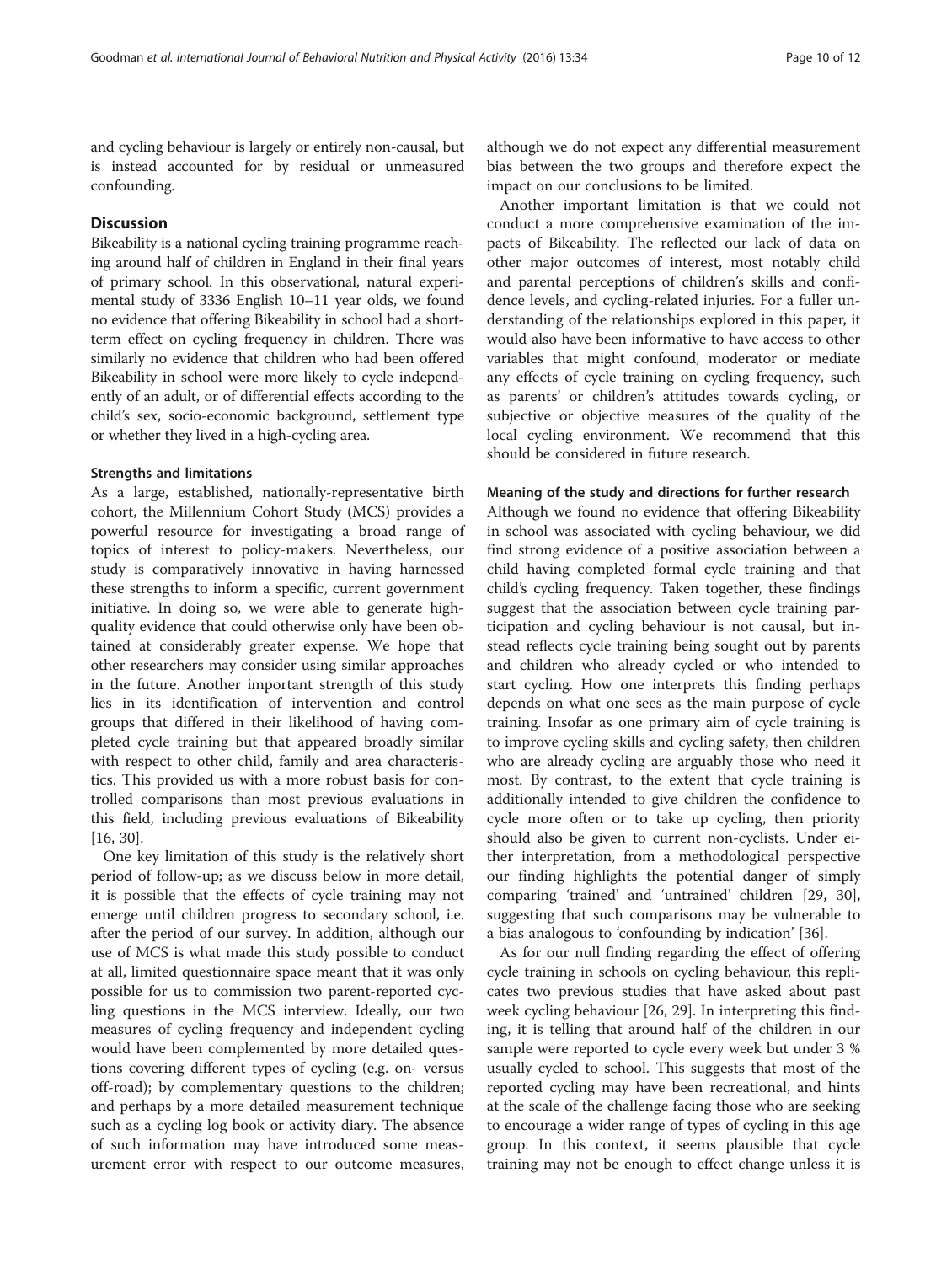<span id="page-10-0"></span>delivered as part of a broader, multifaceted intervention [[26\]](#page-11-0). In the past year the Department for Transport has started to pilot a more intensive scheme 'Bikeability Plus' that combines cycle training with other measures, such as facilitating access to second-hand bicycles or organising joint cycle rides for parents and children. In line with some evidence from school-based interventions targeting overall physical activity [[44, 45](#page-11-0)], it is possible that the impact of this more intensive programme will be enhanced by its multi-component format and its efforts to include parents. Then again, our null finding should also be placed in the context of the strong preference that children and parents place upon low-traffic or traffic-free cycle routes [[46](#page-11-0), [47\]](#page-11-0). This raises the possibility that cycle training might only increase children's cycling frequency in the context of a sufficiently supportive physical cycling environment. If this is true, then the potential benefits of Bikeability might not be realised unless combined with a broader package of environmental improvement measures, as has been done in some of England's 'Cycling Towns' [\[13, 48\]](#page-11-0).

Bikeability alone may therefore not be enough to increase children's cycling in the context of the current cycling environment in England. Yet on the other hand, changes in cycling levels occur within a complex system [[49\]](#page-11-0), and we have shown in one previous study of cycling initiatives that effects only became apparent in the medium term [\[50](#page-11-0)]. As such, it is also possible that effects of offering Bikeability training will emerge as children get older and progress to secondary school, especially given that this is a period when many parents start allowing children greater freedom to cycle alone and to cycle on the road [[17\]](#page-11-0). Such a delayed effect would be consistent with previous reports that cycling among secondary school children has increased in local authorities that have delivered more Bikeability training relative to local authorities that have delivered less [[16\]](#page-11-0).

In conclusion, this study provided no evidence that offering Bikeability in schools affected how often children cycled in the short term, but was unable to examine potential effects on cycling safety or on cycling frequency in the longer term. We therefore intend to re-examine the effects of Bikeability upon the Millennium Cohort Study participants three years later, including through using the detailed time-use diaries that will be collected at age 14. We also hope that this more extended follow-up of the effects of Bikeability cycle training will be complemented by other research into impacts on skills and safety, and by a parallel evaluation of the more intensive proposed program 'Bikeability Plus'. Given our demonstration that there is substantial potential for residual confounding when comparing 'trained' and 'untrained' children, all such future studies

should choose the most robust evaluation designs possible. Through such evaluations we hope that it will be possible to build an evidence base as to how schemes like Bikeability affect cycling, and over what time scale.

## Additional file

[Additional file 1:](dx.doi.org/10.1186/s12966-016-0356-z) Supplementary methods information. This provides further details as to 1) the nature of the operational Bikeability data and 2) the equation used to calculate expected differences in the intervention and control group based on observed differences between trained and untrained children. (DOC 110 kb)

#### Abbreviations

CI: confidence intervals; MCS: Millennium Cohort Study; NVQ: National Vocational Qualification.

#### Competing interests

AG is a co-investigator on two research projects commissioned by the Department for Transport, and receives funding from the Department for Transport for this work. One project involves evaluating the Local Sustainable Transport Fund (2014–2017), the other involves building a 'National Propensity to Cycle' tool (2015–2017). Neither of these projects is related to the present evaluation, which is not funded by the Department for Transport, nor to Bikeability more generally.

#### Authors' contributions

AG conceived the study, with input from EvS and DO. AG conducted the analysis and drafted the manuscript, with input from EvS and DO. All authors contributed to data interpretation, and all authors read and approved the final manuscript.

#### Acknowledgements

Many thanks to Rachel Dodd, Joe Finlay and Richard Mace at the Department for Transport for collaborating to commission the cycle training question, for facilitating access to operational Bikeability delivery data, and for comments on draft versions of this work. Many thanks also to Charlie Draycott, Louise Gray, Simon Hollowood, Fiona Jenkins and Paul Robison for facilitating access to operational Bikeability data and for comments on this work in progress. We are also grateful to Jon Johnson at the Centre for Longitudinal Studies for performing data merges with the Millennium Cohort Study data.

#### Funding

This study was funded by the Economic and Social Research Council (ESRC: grant no.ES/L013606/1). DO and EvS are also supported by the Medical Research Council (Unit Programme numbers MC\_UU\_12015/6; MC\_UU\_12015/7). The contributions of DO and EvS were undertaken under the auspices of the Centre for Diet and Activity Research (CEDAR), a UKCRC Public Health Research Centre of Excellence which is funded by the British Heart Foundation, Cancer Research UK, Economic and Social Research Council, Medical Research Council, the National Institute for Health Research, and the Wellcome Trust. The views presented here are those of the authors, and do not necessarily reflect those of the ESRC or the Department for Transport.

#### Author details

<sup>1</sup> Faculty of Epidemiology and Population Health, London School of Hygiene and Tropical Medicine, Keppel Street, London WC1E 7HT, UK. <sup>2</sup>MRC Epidemiology Unit and UKCRC Centre for Diet and Activity Research (CEDAR), University of Cambridge School of Clinical Medicine, Box 285, Cambridge Biomedical Campus, Cambridge CB2 0QQ, UK.

Received: 1 August 2015 Accepted: 2 March 2016 Published online: 08 March 2016